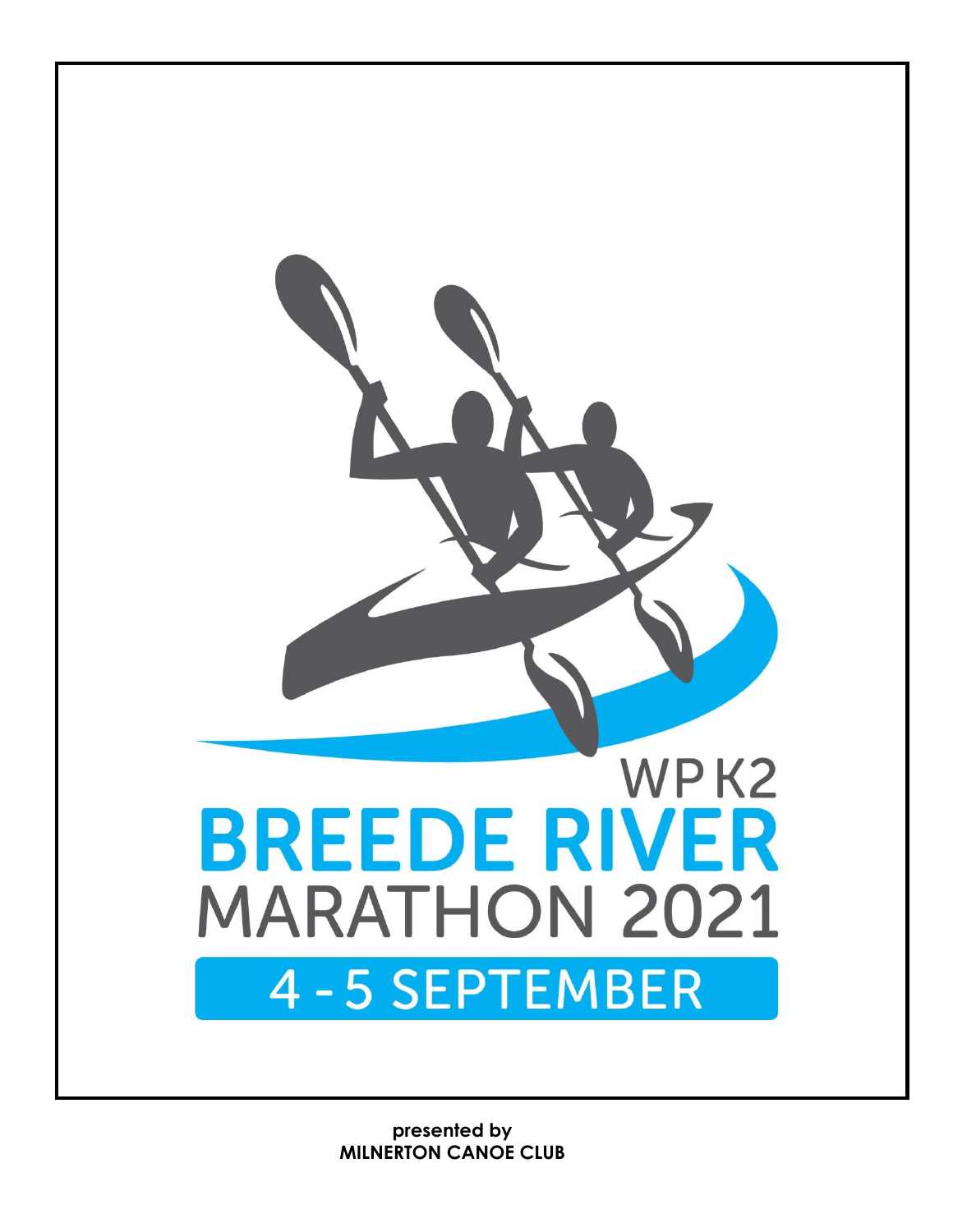### **GENERAL INFORMATION**

**The annual K2 (doubles) Breede River Canoe Marathon will be held on 71 km of the Breede River between the towns of Robertson and Swellendam, Saturday 4th and Sunday 5th September, 2021 and the weather and water forecasts indicate quality water levels. K1's and K3's are also welcome.** 

**The event is in its 53rd year and is the biggest river marathon in the Western Cape. There are some TOP crews on the starting line UP and this year the event doubles up as WPK2 Championships** 

| Day 1                              | 4 <sup>th</sup> September 2021                                                                           |  |
|------------------------------------|----------------------------------------------------------------------------------------------------------|--|
| Start                              | McGregor Bridge, Robertson                                                                               |  |
| Sign in                            | Covid Screen, collect paddler safety wrist bands, seconds<br>wrist bands and sign in with WCCU officials |  |
| <b>Batch check in and briefing</b> | No wrist band, no entry. Briefing 10 min before batch start                                              |  |
|                                    |                                                                                                          |  |
| Race batch 1st start               | 10h00                                                                                                    |  |
| <b>Distance</b>                    | 37km                                                                                                     |  |
| <b>Finish</b>                      | <b>Riggton Farm, Bonnievale</b>                                                                          |  |
|                                    |                                                                                                          |  |
| Day 2                              | 5 <sup>th</sup> September 2021                                                                           |  |
| Start                              | <b>Riggton Farm, Bonnievale</b>                                                                          |  |
| Sign in                            | Covid Screen, collect paddler safety wrist bands, seconds<br>wrist bands and sign in with WCCU officials |  |
| <b>Elapse time race briefing</b>   | 08h15                                                                                                    |  |
| <b>Elapsed time start</b>          | 08h30                                                                                                    |  |
| <b>Batch starts</b>                | NOT before 08h45, sms will confirm time slots                                                            |  |
| <b>Distance</b>                    | 33.5km                                                                                                   |  |
| <b>Finish</b>                      | Kam'bati River Resort, Swellendam                                                                        |  |
|                                    |                                                                                                          |  |

**Camping is available. Camping fees are payable directly to Riggton. Booking must be done in advance. Check out Riggton River Farm website**

**PLEASE NOTE: While swift water rescue will be on standby on race day, it is the paddler's responsibility to know the dangers on the river and have sufficient skills to manage these dangers safely.**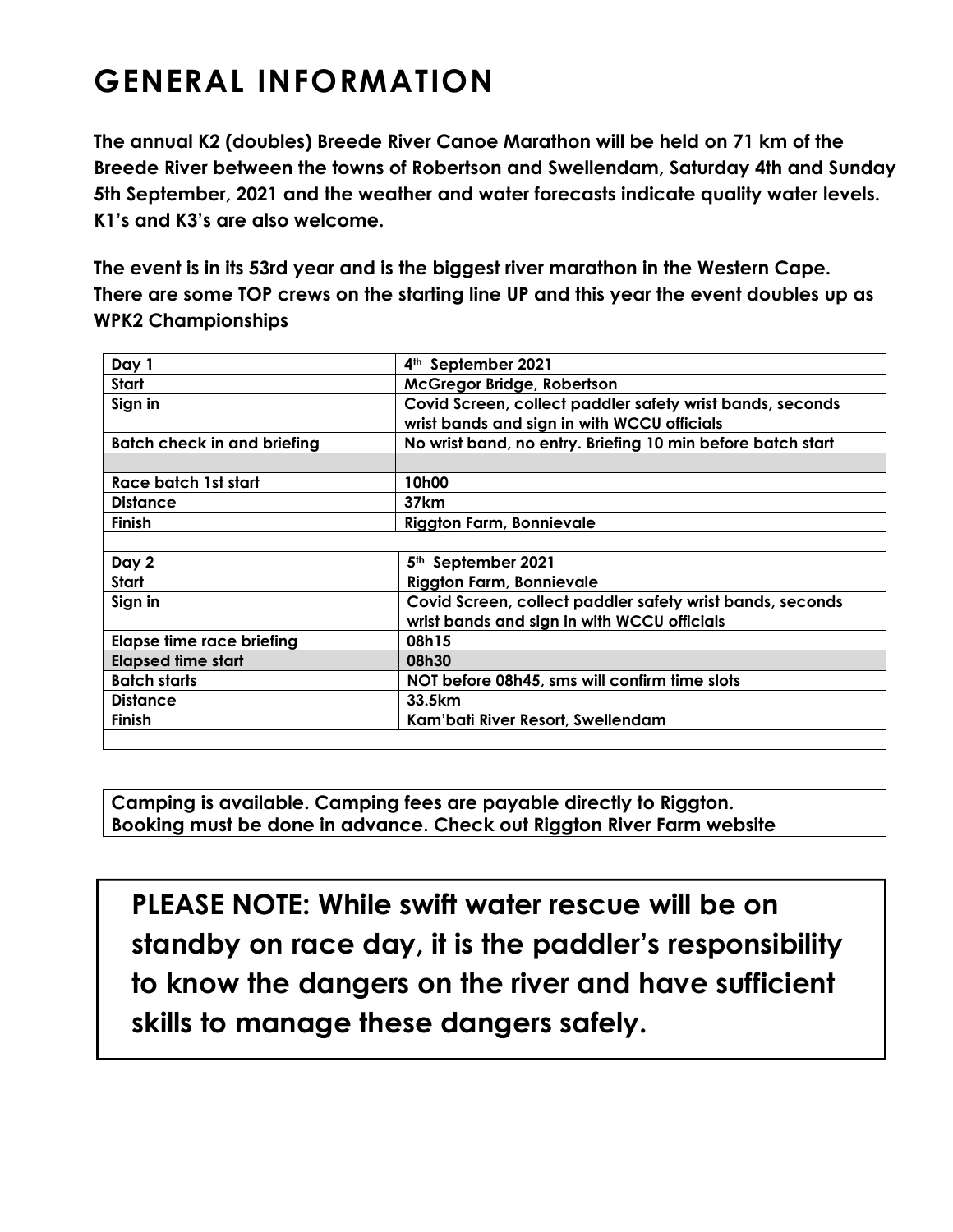## **RACE DAY INFORMATION**

| Race Convener                                                                             | <b>Milnerton Canoe Club</b> |                      |  |
|-------------------------------------------------------------------------------------------|-----------------------------|----------------------|--|
| Race Day Manager                                                                          | <b>Richard Allen</b>        |                      |  |
| <b>River Safety</b>                                                                       | Nico van Niekerk            |                      |  |
| Covid Officer                                                                             | <b>Chris Beyers</b>         |                      |  |
| <b>RIVER EMERGENCY - number on wristband</b>                                              |                             | 084 867 4706         |  |
| Chief Time Keeper                                                                         | Janine Metelerkamp          | 072 416 2660         |  |
| Time Keepers                                                                              | Ilsa Marais                 | Fannie le Roux       |  |
| A & B Batch starter                                                                       | Gordon Laing                |                      |  |
| C- Batch starter                                                                          | Fannie Roux                 |                      |  |
| <b>Race Officials</b>                                                                     |                             |                      |  |
| Janine Metelerkamp                                                                        | Ilse Marais                 |                      |  |
| <b>Race Committee</b>                                                                     |                             |                      |  |
| Lisa Scott                                                                                | <b>Chris Anderson</b>       | <b>Richard Allen</b> |  |
| <b>Appeals Committee</b>                                                                  |                             |                      |  |
| Riaan Fourie                                                                              | Rob Mclean                  | Rob Hart             |  |
| <b>ALL EMERGENCY SERVICES</b>                                                             |                             |                      |  |
| From mobile phone                                                                         | 112                         |                      |  |
| Robertson Emergency                                                                       | 086 088 1111                |                      |  |
| <b>POLICE</b>                                                                             |                             |                      |  |
| Robertson                                                                                 | 023 626 8340                |                      |  |
| McGregor                                                                                  | 023 625 1600                |                      |  |
| Police - Flying Squad                                                                     | 10111                       |                      |  |
| <b>AMBULANCE [contracted for the event]</b>                                               |                             |                      |  |
| Minor ailments such as bruises and scratches treated, no medicines supplied, transport to |                             |                      |  |
| hospital for patient's own account                                                        |                             |                      |  |
| <b>Trevor Galant</b>                                                                      | 0824827442                  |                      |  |
| Control Room                                                                              | 0233466000                  |                      |  |
|                                                                                           |                             |                      |  |
| <b>HOSPITALS</b>                                                                          |                             |                      |  |
| Worcester Mediclinic                                                                      | 023 348 1500                |                      |  |
| State Hospital Robertson                                                                  | 023 626 8040                |                      |  |
| <b>DOCTORS</b>                                                                            |                             |                      |  |
| Robertson & Bonnievale                                                                    |                             |                      |  |
| Drs Perold & Fourie                                                                       |                             |                      |  |
| Sat: 8:00 - 12:00                                                                         | 023 626 3175                |                      |  |
| After hours:                                                                              | 083 227 6976                |                      |  |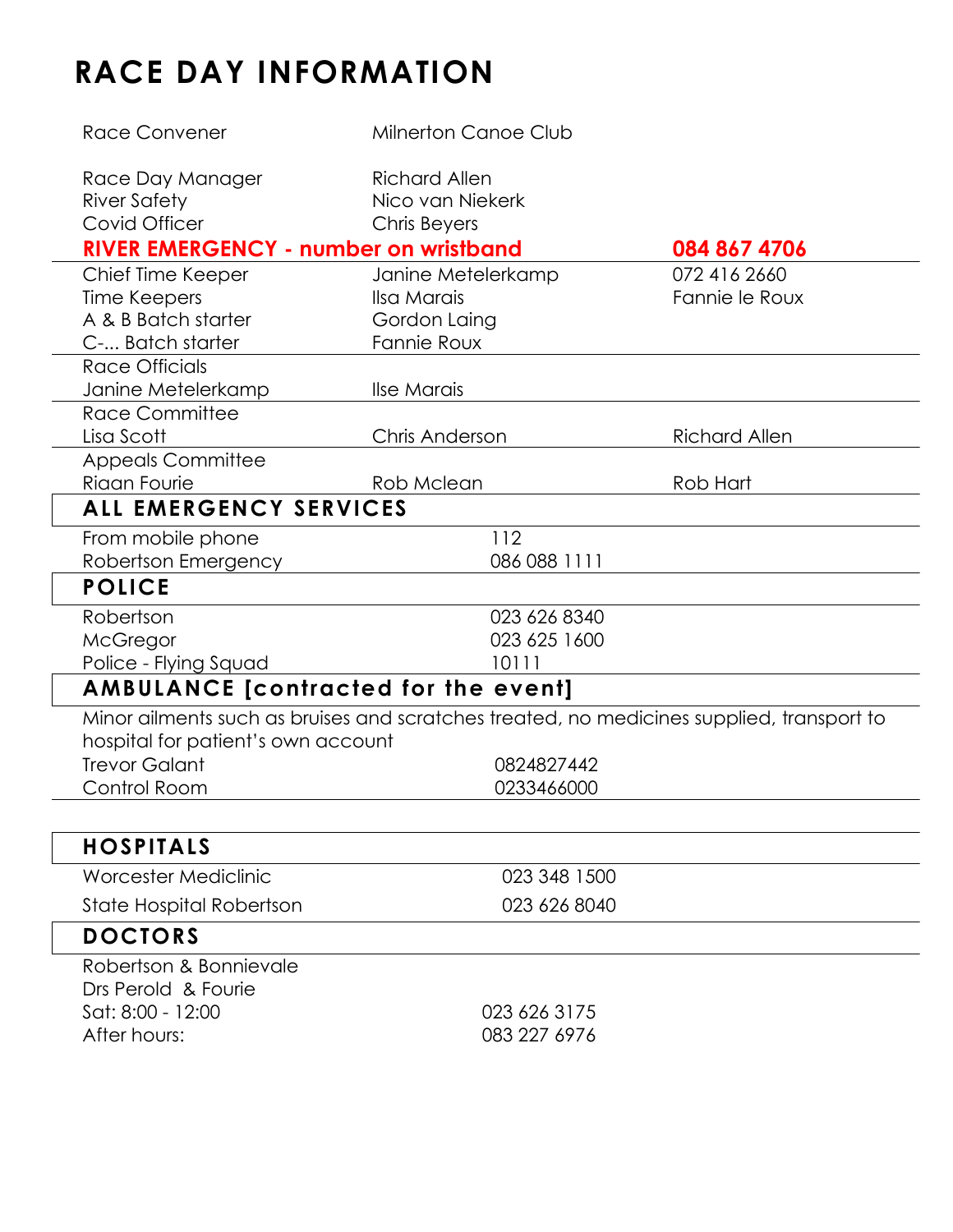# **DAY ONE on the RIVER**

### **ROBERTSON TO BONNIEVALE – 37km**

- The start is at McGregor Bridge and is in batches (20min intervals) starting from 10H00 sms will confirm your race start time. There will be a race briefing for each batch once you're checked in.
- After the start, paddle carefully under the bridge and do not get squeezed on the bridge pillars
- At the left-right option after the bridge stay right
- At the 10km mark you come to Kekkle en Kraai weir. Shot in the middle to left and head right after the drop
- At 16km you arrive at Sliding Weir on a gentle right bend. Shot generally on the left hand side If you are aiming for a top finish it is best to scout this weir on the morning before the race taking the Goudmyn turn off from the Robertson-Bonnievale road. [listen to safety briefing on race day]
- 100m below the weir is the causeway which may be shootable depending on the water level. [listen to safety briefing on race day] If you portage, the right hand side is better. Make sure that you put your splashies on when you get back in.
- Another 400m below the causeway after a left turn and a rapid, you get to Bollard Bridge. This may be a compulsory portage depending on the water level. [listen to safety briefing on race day]
- After 18.5km you come to the RED IRON BRIDGE which is the half-way mark.
- The Secunda Weir is at the 19.5km mark and is shot down the centre of the concrete shoot. Be warned, at lower levels it can be a BIG drop. Best shot at Med - High Speed.
- About 3km below Secunda Weir the river goes hard left and there is a sneak left that only works on a high water level. As you enter the main stream from the sneak there is a dangerous rock in the middle that has wrapped many boats. Keep far left or far right.
- At the 30.5km mark, you will come to the Jonkeer Bridge. On a low-med level you will paddle under the bridge on the left. On higher levels, you may be able to paddle over the bridge but it may be a compulsory portage due to new steel girders on the downstream side of the bridge [listen carefully to the safety briefing on race day]
- The last bridge is just two kilometers from the finish and can be shot down the middle or portaged left side on low level.
- The finish at 37km Riggton Farm on the left bank on a gentle RH bend.



**www.riggtonfarm.co.za**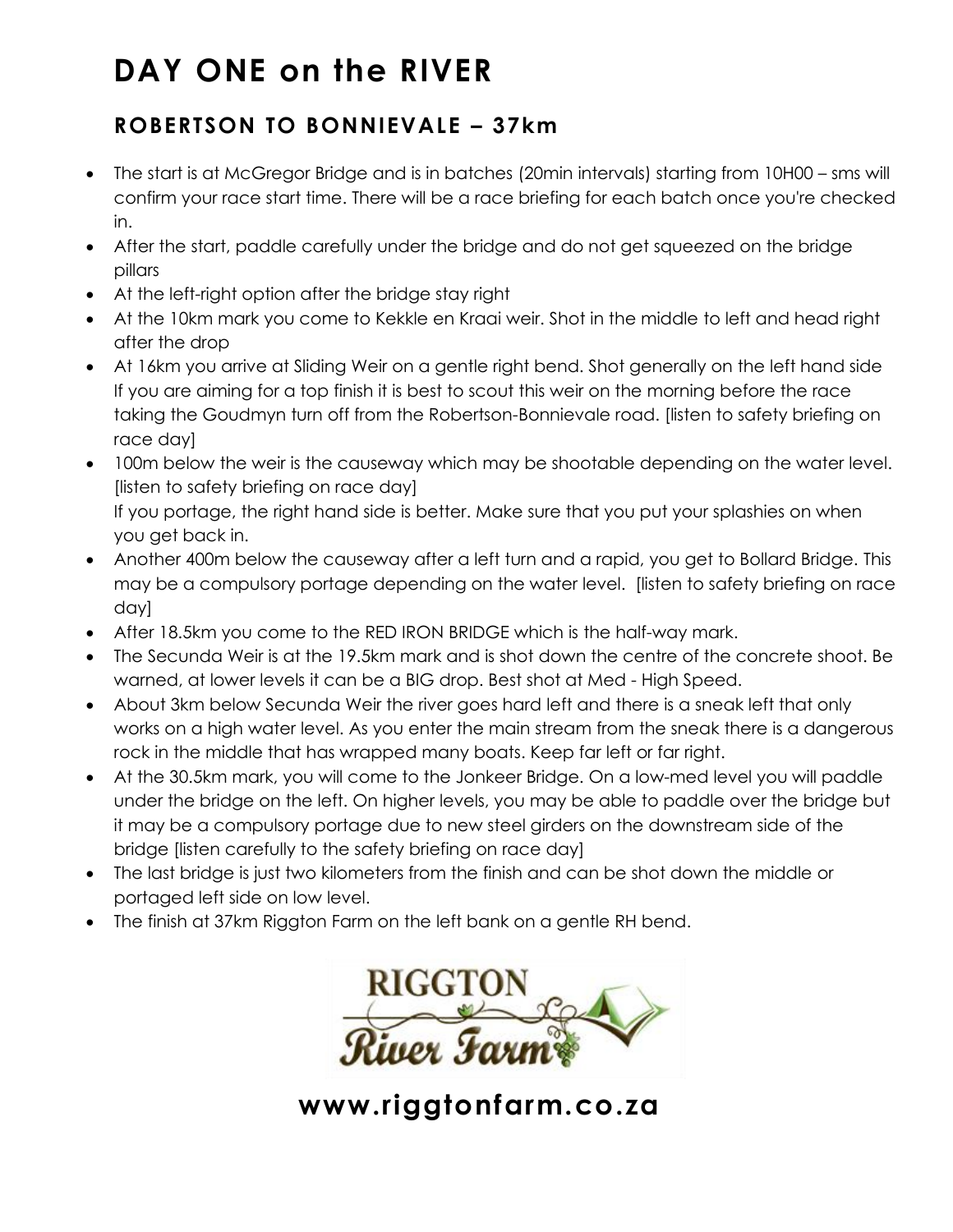# **DAY TWO on the RIVER**

### **BONNIEVALE TO SWELLENDAM – 34km**

- The race starts in the pool at Riggton Farm.
- 3km into race you approach Blue Rock. It is made up of rocky ledges, the first on the left and the second on the right. Carefully pick your way through. Nice wave train on Med - High level. Sweeps will be there guiding you if necessary.
- Sweeping corners and long pools make up the balance of the river before Drew Bridge, which is the half way marker.
- On a low river you can go under Drew Bridge or portage on the right. If the bridge is a compulsory portage you may only portage on the side as advised at safety briefing. It is critical that you are prepared for the portage and move away from the portage area quickly.
- Please also note that Drew Bridge is a public road. Watch out for cars before crossing.
- About 2km below Drew Bridge there is a S-bend, just after be aware of a tree that has fallen across the river. There is ample space on the right to get through.
- The river sweeps gently left and then slightly right before you get to the Waterfall Rapid at 7.1km. Look for the palmiet islands in the river. Go initially right and then left. Chicken run is open otherwise keep going left and line up with waterfall by brushing the palmiet island with your left shoulder before straightening up for the drop. Go in with speed and do not brace too early. Sharp right turn straight afterwards.
- After the Waterfall look for more palmiet islands go between the biggest of the two and then go hard right. Straight looks tempting but it is slower than right.
- When you come out of the right hand channel there is a 3km flat before you take a LH channel. There are 3 LH channels before the end.
- The finish is not far after the last LH channel, look out for the confluence of the Riviersonderend and the Breede Rivers. The race finishes in the pool below, be careful not to spin out as you enter this final pool. Swimming to the finish is not an option!
- If you make it here, well done on completing the Breede River Canoe Marathon. Time to kick back relax and be thankful for the privilege of been able to paddle on this pristine river!

**www.kambati.co.za**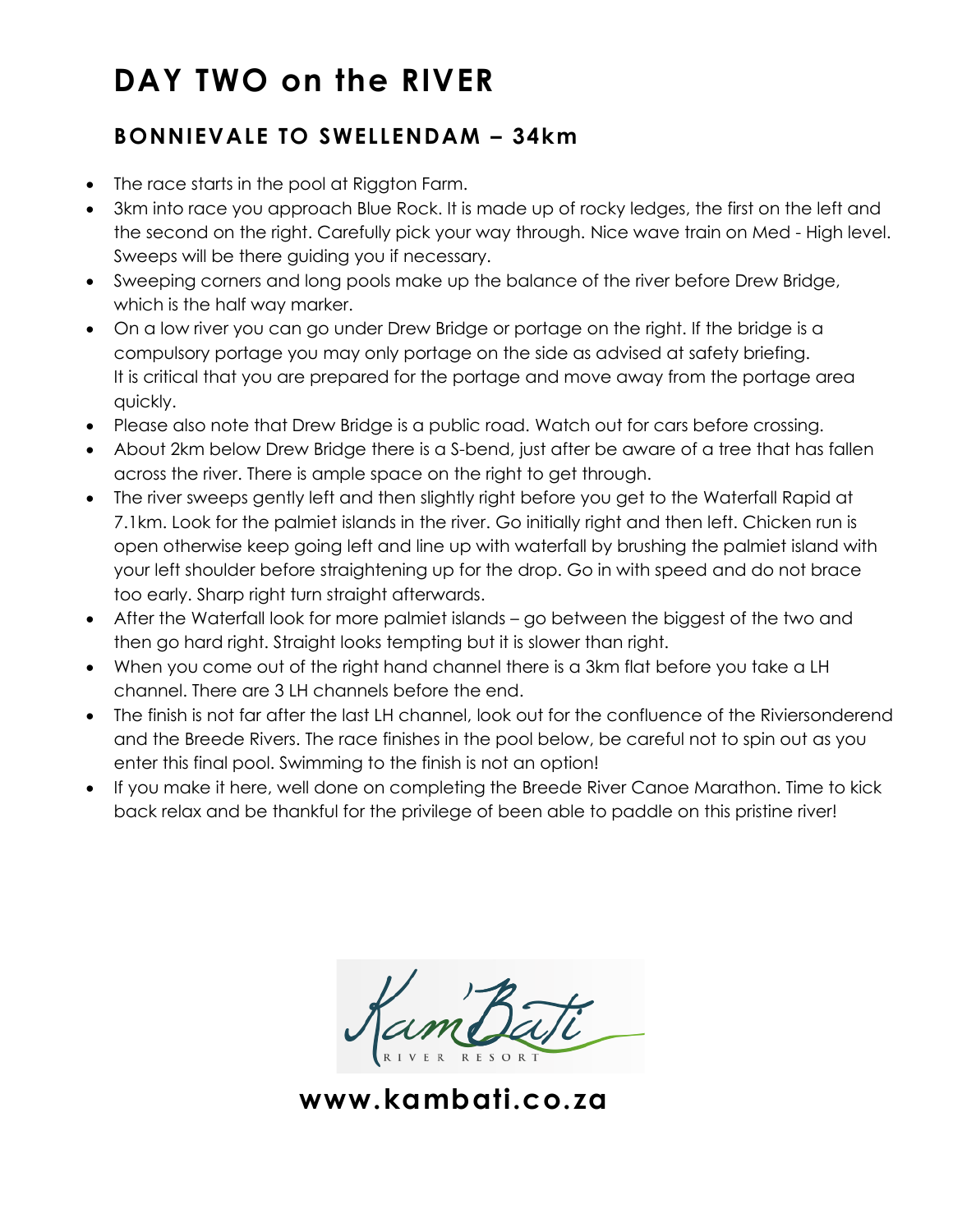### **BY RIVER**

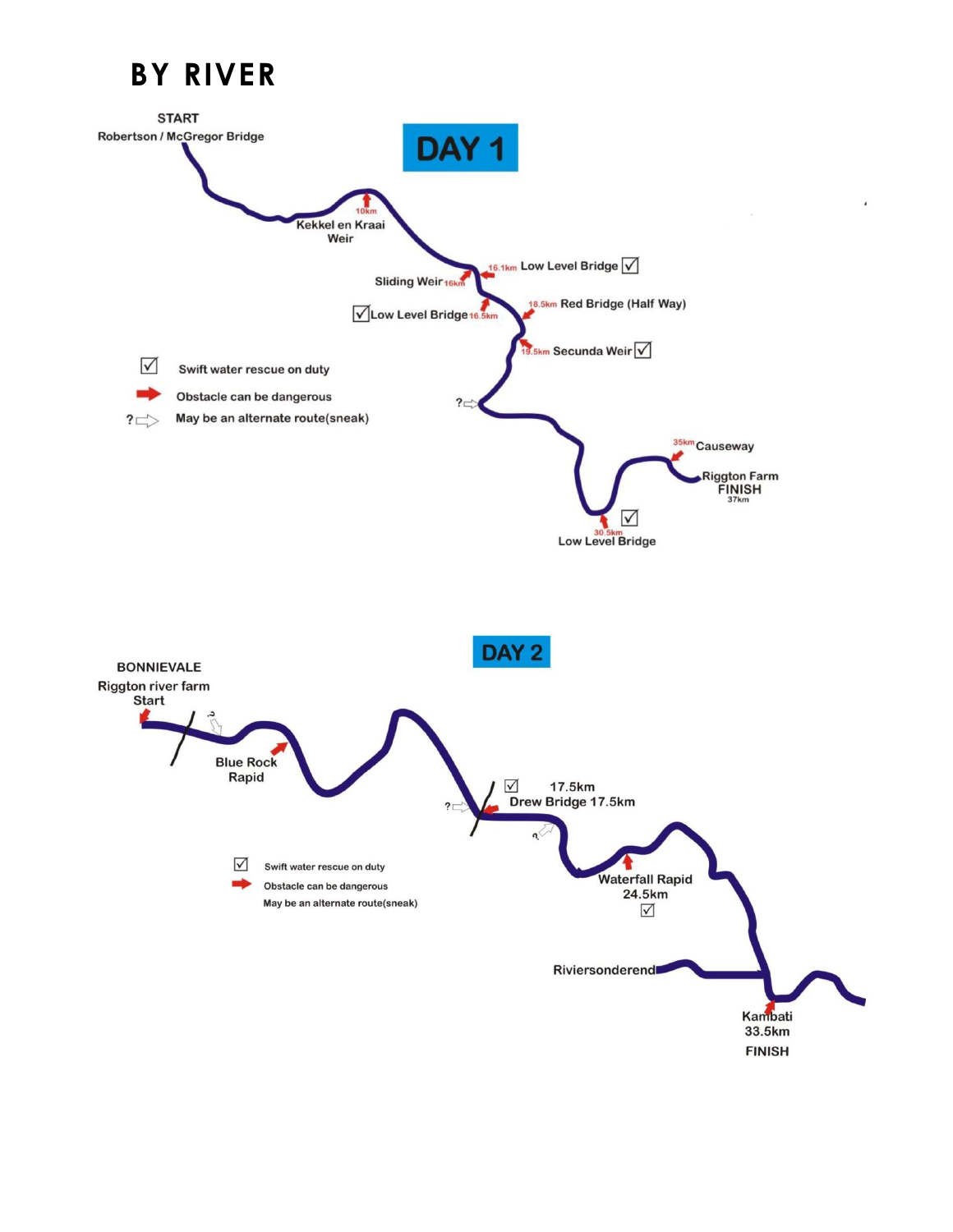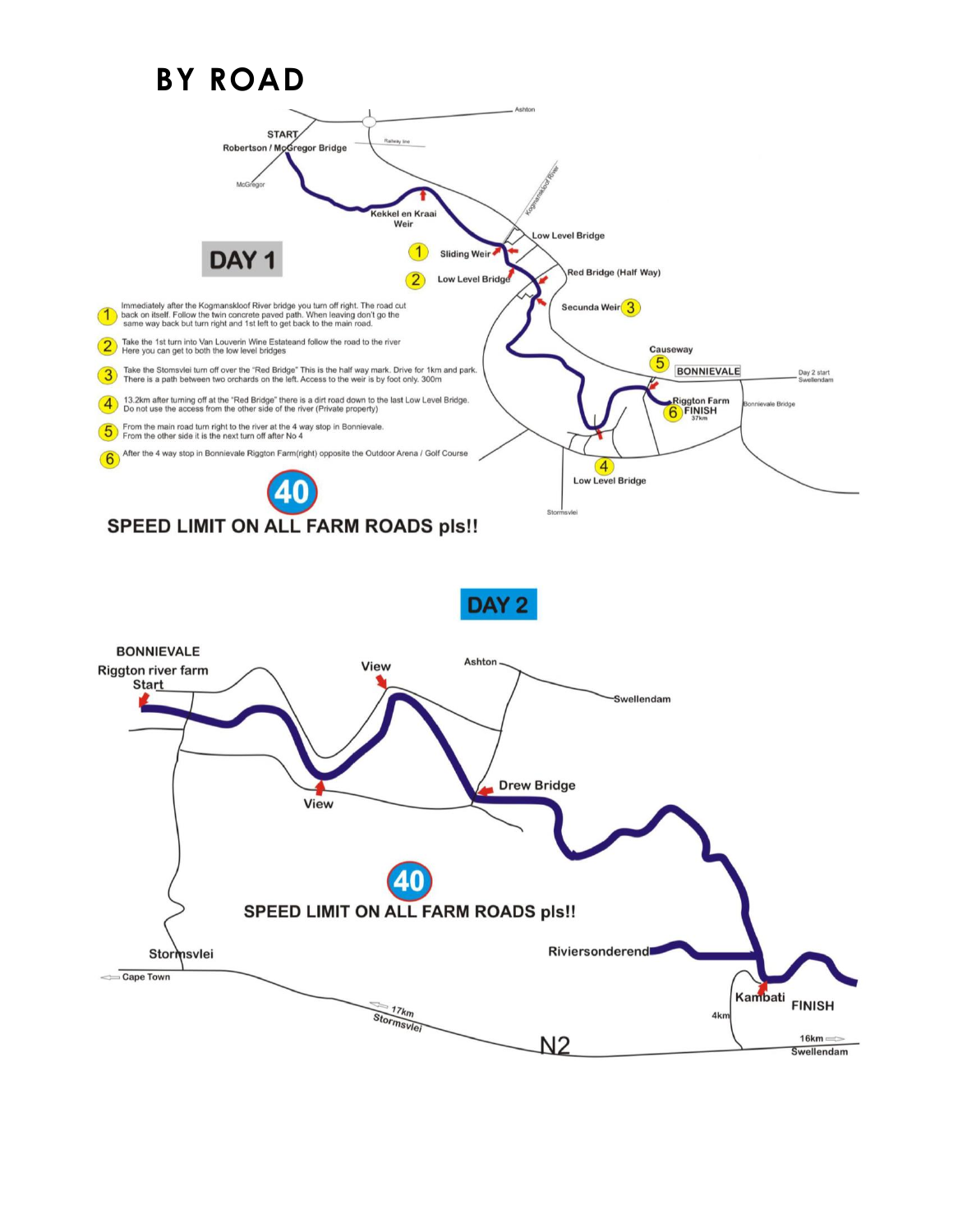# **BREEDE RIVER MARATHON 2021- Covid-19 Plan**

Following the requirements set out by Canoe South Africa and the Langeberg local authorities, the Breede committee is committed to ensure the safety of all participants, support crew, organizers and local residents from the spread of the Covid-19 virus.

The Breede Canoe Marathon is renowned for being a fun, family orientated weekend away in the Breede Valley. Whilst we would love to continue the spirit of the race, we will need to be completely aware of the possible spread of the Covid-19 virus and prevent contamination at all costs.

### **PLAN OF ACTION - General:**

- If you have any Covid symptoms, do not attend the race. For your own health and the safety of others, stay away, recover and live to race another day.
- You will be sanitized and if you are not wearing a mask whilst off the water, one will be provided for you. Please also be aware of your social distancing.
- Two emergency wrist bands will be provided for each participant. One per paddler and one per support person (Second). People without a wrist band will not be allowed to enter the start and finish venues of each day.

#### **The Start Day 1:**

- Once the batches and start times are published, please arrive at a time that allows you to get dressed and get your kit in order, Covid screen with BSS Security, sign in with WCCU officials and be ready for your batch check in call in that order). Please do not hang around the start area. Rather stay near your vehicle until your batch is called.
- There will be a 20-minute delay between batches to prevent congestion.
- There will be 1 batch holding area. Once all of the specific batch entrants are past the check point (you will not be able to enter the batch area without a wristband and mask), you will have a safety briefing and then get straight onto the water and wait for the starting orders.

#### **The Finish Day 1:**

- Once off the water, collect your refreshments and mask at the takeout station.
- Make your way to your vehicle to get changed etc, please don't hang around the finish area.
- Collect your race shirt and Goodie/Lucky bag at the venue building. Please adhere to social distancing rules of 1,5m between people. We will try our best to make this process as smooth as possible. Please work with us to make this happen safely.
- No refreshments or meals will be on sale at the finish as stipulated by regulations.
- No results will be displayed at the finish as stipulated by regulations (to prevent congestion).
- Make your way to your various accommodations and Be Safe!

#### **The Start Day 2:**

- Your start time will be sent to you by sms.
- Please follow the same procedure as day

#### **The finish Day 2:**

- Once off the water, collect your refreshments, race medals and masks at the takeout station.
- Make your way to your vehicle to get changed etc, please don't hang around the finish area.
- There will be a podium acknowledgement and medal handover for the following categories:
- Senior Men
- Senior Women
- Nurture a Novice
- There will be no prize giving as stipulated by regulations.
- No refreshments or meals will be on sale at the finish as stipulated by regulations.
- No results will be displayed at the finish as stipulated by regulations (to prevent congestion).
- Make your way home safely.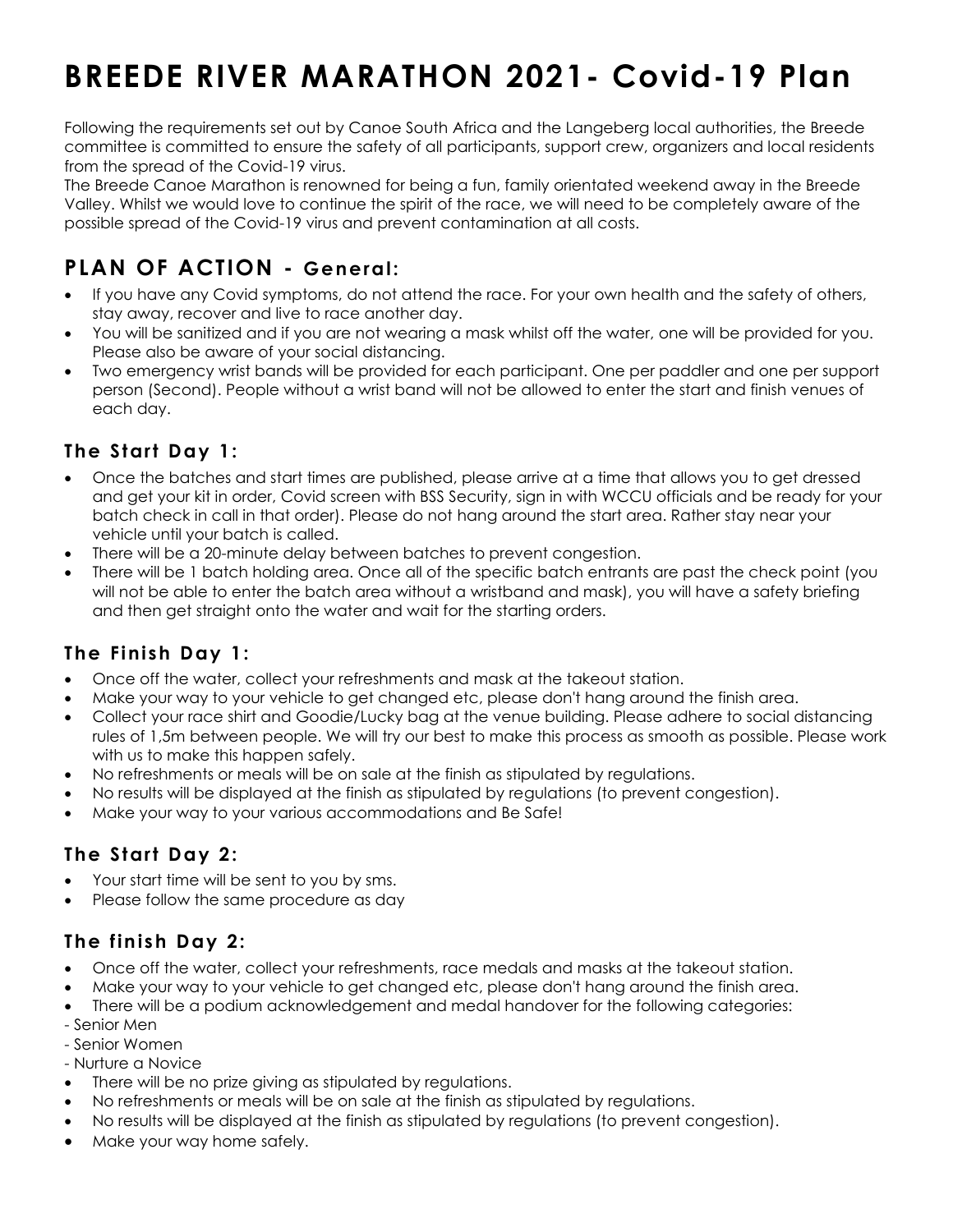# **BREEDE RIVER MARATHON - Safety Plan**

The Breede River Marathon course is known to be one of the safer stretches of water in the Western Cape. Whilst the CSA entry platform only allows for competent paddlers with the correct river rating to enter the race, we are still committed to provide all the necessary safety precautions on the river and at the various hotspots along the course.

### **PLAN OF ACTION:**

#### **Paddler Wrist Band - call the number on the band in the event of an emergency – 084 867 4706**

#### **Race briefing:**

- Once the river has been scouted on Friday and race day morning, a safety briefing will be drawn up and held 10 minutes before the start of each batch. Please listen carefully as there may be compulsory portages along the course.
- Should there be any other issues arising, our safety personnel posted at the various obstacles will let us know and we will communicate this before race start.

#### **On the river:**

- 6 Sweeps will be paddling down the river at various intervals to ensure safety on the river and to assist with any basic repairs, withdrawals or safety issues.
- All paddlers have the responsibility to assist anyone that is in serious trouble.
- The 2021 Berg marathon was a perfect example of paddlers assisting paddlers and heroes saving lives.
- The water will be cold after the recent snow fall, please carry a foil "Space" blanket or rescue blanket with you.
- The more buoyancy you have in your boat, the easier it is to manage in the event of a swim in fast flowing water.
- A basic repair kit in your boat is advisable.
- A phone in a waterproof pouch is recommended for all paddlers.
- Should you need to withdraw during the race, river left would be the easiest escape route.
- Please contact the WCCU officials and notify them of your withdrawal ASAP 072 416 2660

#### **On the river side:**

- 7 police divers will be stationed at the various hotspots along the way to assist with any safety issues.
- Seasoned WCCU paddler marshals will also be stationed at these spots to assist with correct lines or portage options.
- A dedicated race ambulance will be on standby for the race duration in the event of an emergency.

Have a safe paddle and enjoy the pristine Breede valley.